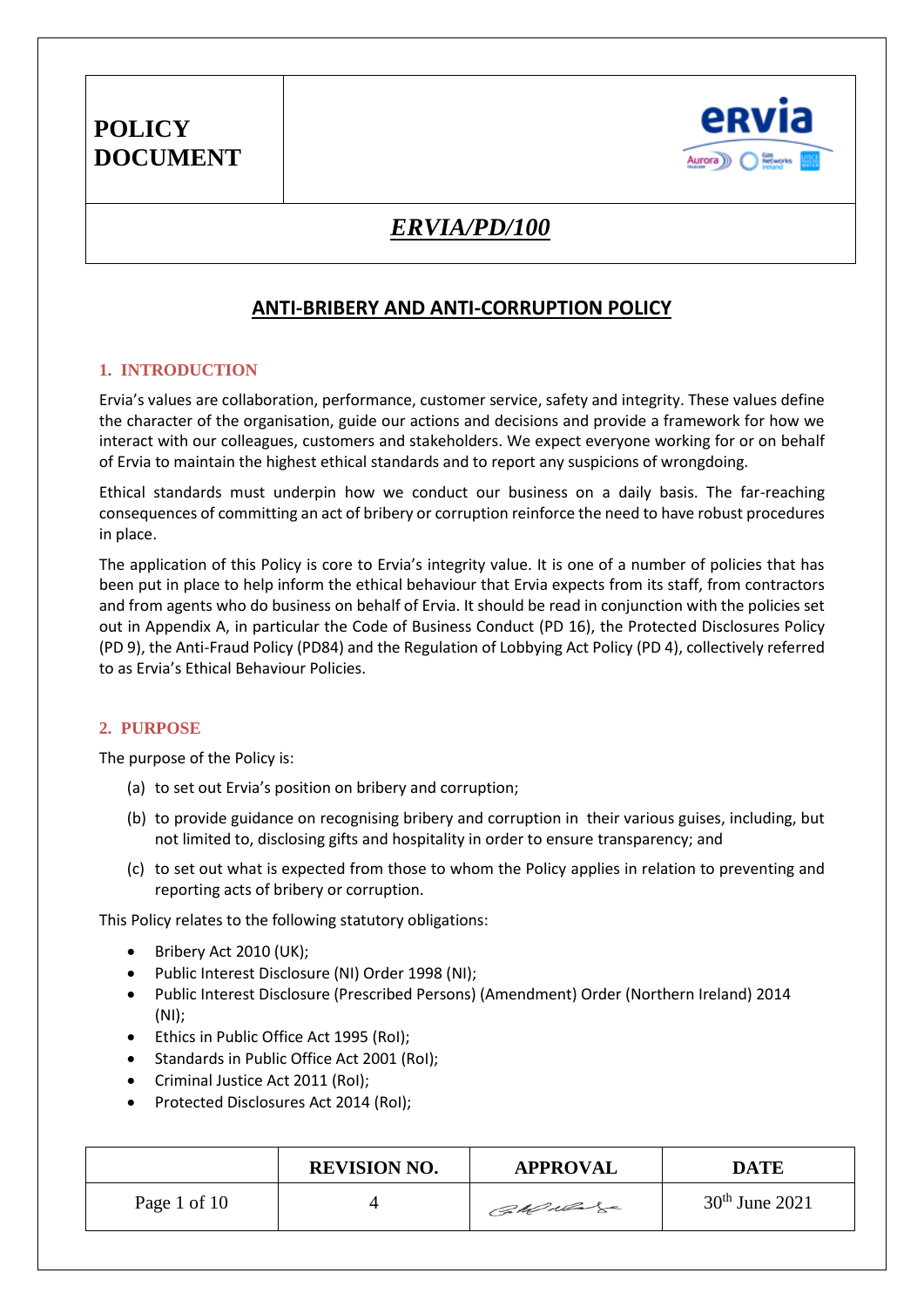

### *ERVIA/PD/100*

- Companies Act 2014 (RoI);
- Regulation of Lobbying Act 2015 (RoI); and
- Criminal Justice (Corruption Offences) Act 2018.

#### **3. POLICY STATEMENT**

Bribery and other forms of corruption will not be tolerated within Ervia. Ervia actively promotes a culture where acts of bribery and corruption are never acceptable. This culture will be promoted and led by the Ervia Board, Executive and extended senior leadership team. Nobody within Ervia, or acting on behalf of Ervia, may give or accept, directly or indirectly, a bribe or inducement in any form or solicit a bribe, directly or indirectly.

#### **4. SCOPE**

This Policy covers Ervia and its operating companies and businesses (Gas Networks Ireland, Irish Water and Aurora) and all of its subsidiaries in any geographic region. It applies to all Board members and employees of Ervia, including consultants, contractors, volunteers, trainees, work experience students, interns, part-time, full-time, casual workers and agency workers and anyone with whom Ervia may deal directly or indirectly through supply chain activities.

#### **5. DEFINITION OF "BRIBE" AND "CORRUPTION"**

"Bribe" means any advantage whether monetary or other form, including but not limited to, undue influence, receipt of favours and corruption.

"Corruption" is an abuse of power that involves acting dishonestly or improperly in return for money, personal gain, or anything of value.

Examples of prohibited behaviour include:

- Offering, promising or giving any form of bribe;
- Agreeing to accept or accepting a bribe;
- Attempting to bribe "officials" (normally staff and appointees of a government);
- The failure by a company to put in place measures to prevent bribery;
- "Covering up" the type of conduct that constitutes or may constitute bribery;
- Use of company funds or assets for any illegal, improper or unethical purpose;
- Facilitation payments giving money or goods to government officials to perform, or speed up the performance of an existing duty.

|                | <b>REVISION NO.</b> | <b>APPROVAL</b> | <b>DATE</b>      |
|----------------|---------------------|-----------------|------------------|
| Page 2 of $10$ |                     | CaMular         | $30th$ June 2021 |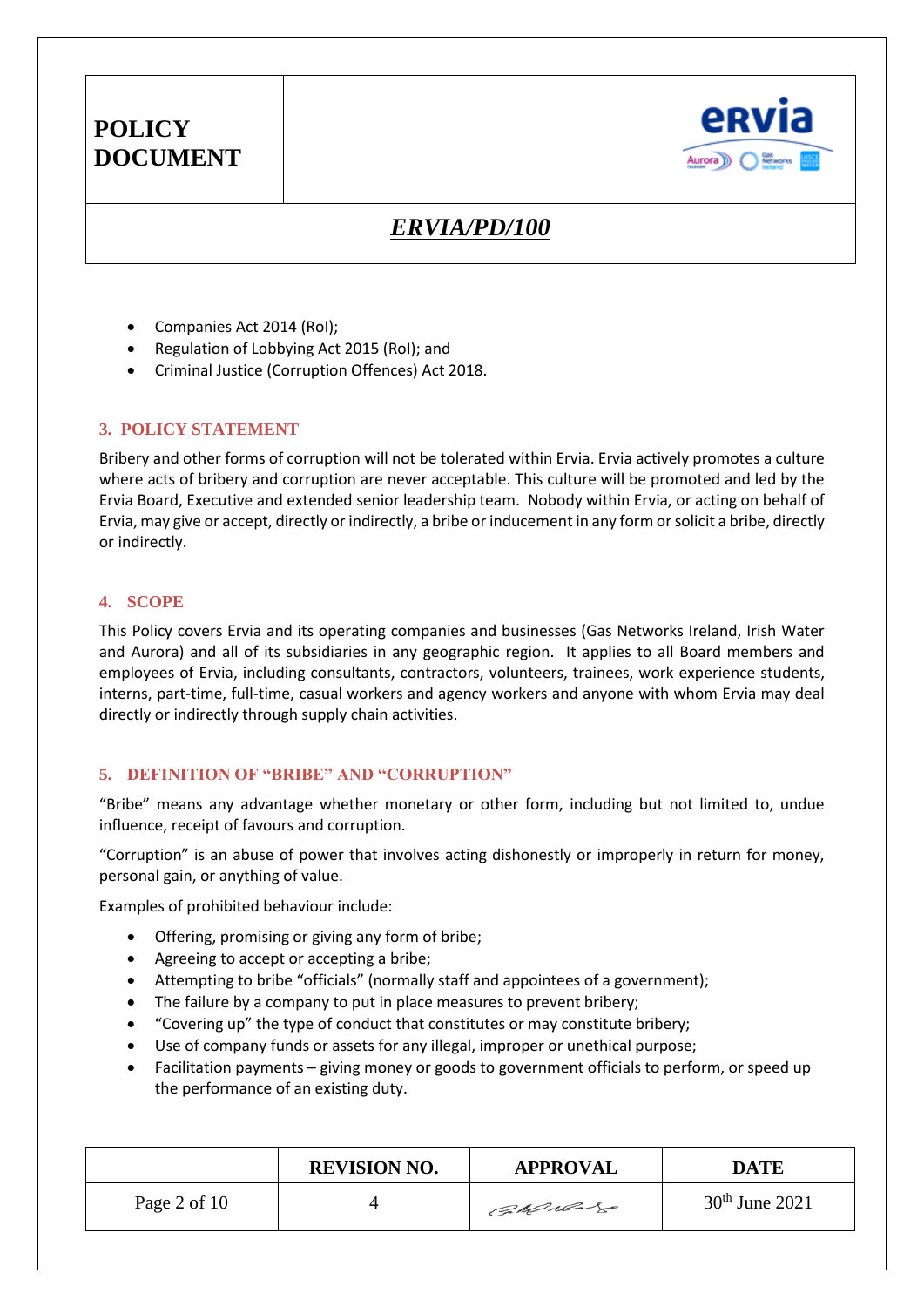

### *ERVIA/PD/100*

It should be noted that bribery involves the giving or receiving of anything of value and is not limited to cash. This could include providing business opportunities or favourable contracts.

Whether a particular action or payment violates this Policy often depends on unique facts and circumstances. While it is impossible to anticipate all of the possible scenarios that may raise red flags or corruption concerns, below are a few common examples to look out for:

- Giving or receiving excessive gifts or hospitality that may be construed as compromising independence.
- Receipt of gifts or rewards in return for sharing confidential information outside the organisation.
- Requests for poorly documented or incomplete expenses.
- Accepting kickbacks for preferential treatment, for example in supplier selection or work allocation process.
- Insistence by an employee on dealing with a particular service provider/supplier/bank account him/herself, or insistence of a service provider/supplier on dealing only with a specific employee.
- A third party requests to be paid in cash for services that are typically paid by bank transfer or other non-cash means.
- A third party requests that payments be made to another party, to a third-country bank account, to a specific employee's personal bank account, or through other unusual financial arrangements.
- A third party provides incomplete or inaccurate information in required disclosures or due diligence questionnaire.
- Minimal details on invoices.

#### **6. RESPONSIBILITY FOR ANTI-BRIBERY ACTIONS**

The Group Chief Legal Officer is responsible within Ervia for overseeing all anti-bribery actions and the Group HR Director is responsible for communication of the Policy to all new staff during induction.

Heads of Function and Line Managers must implement this Policy within their area of functional responsibility, lead by example and provide guidance to employees reporting to them.

All parties to whom this Policy applies have a responsibility to be vigilant. None of the conduct set out in Section 5 is acceptable. Before doing anything that is felt may be in conflict with or amount to a breach of this Policy, advice should be sought from the Group Chief Legal Officer.

#### **7. TRAINING**

Employees must familiarise themselves with this Policy. All employees are required to participate in antibribery and anti-corruption training, read communications, use resources and consult where necessary to stay informed about the laws, professional standards and policies that apply to their work. All new employees must receive specific training as part of their induction process.

|              | <b>REVISION NO.</b> | <b>APPROVAL</b> | DATE             |
|--------------|---------------------|-----------------|------------------|
| Page 3 of 10 |                     | CaMulage        | $30th$ June 2021 |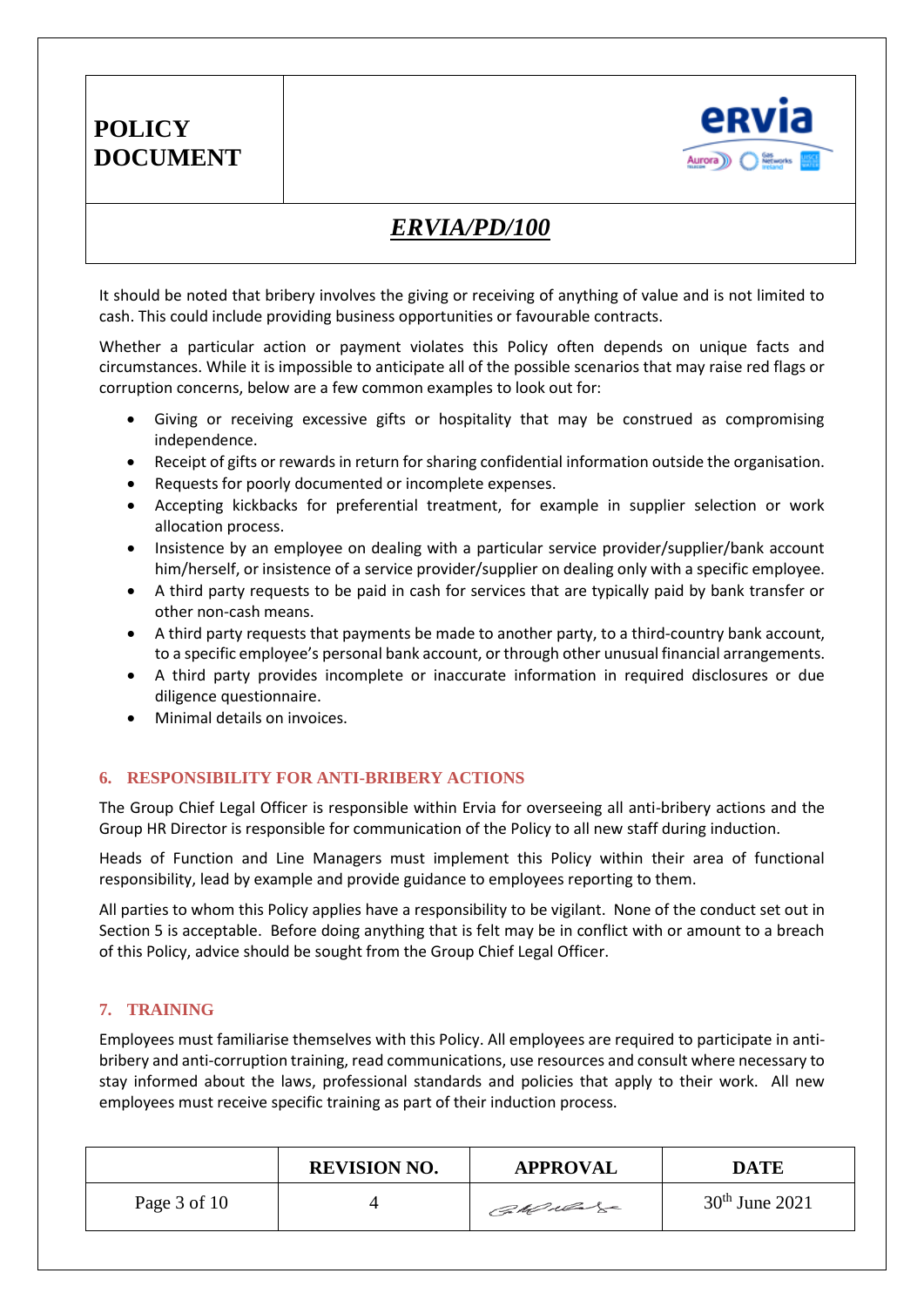

# *ERVIA/PD/100*

#### **8. REPORTING**

If any conduct is or has occurred that is suspected to constitute an act of bribery or corruption, report it without delay to your line manager. If this is inappropriate in the circumstances, the report may be made to the Group Chief Legal Officer or Group Head of Internal Audit. Ervia is committed to ensuring that all parties to whom this Policy applies can raise a concern relating to an act of bribery or corruption or suspicions thereof without fear of victimisation, knowing that the strictest confidence will be maintained. For further information you should consult Ervia's Protected Disclosures Policy (PD9).

| Discovery of a potential act of bribery or corruption |                                                                                                                                                        |  |  |
|-------------------------------------------------------|--------------------------------------------------------------------------------------------------------------------------------------------------------|--|--|
| Dos and Don'ts                                        |                                                                                                                                                        |  |  |
| Do                                                    | Don't                                                                                                                                                  |  |  |
| Do report the incident.                               | Do not discuss the matter with your colleagues<br>or other parties.                                                                                    |  |  |
| Do report all known facts.                            | Do not attempt to investigate the matter unless<br>expressly asked to do so by the Ervia Group Chief<br>Legal Officer or Group Head of Internal Audit. |  |  |
| Do report your concern/the incident<br>immediately.   | Do not confront the individual(s) involved.                                                                                                            |  |  |

#### **9. INVESTIGATION & RESULTING ACTION**

Ervia commits to investigate all acts of bribery or corruption that are discovered or suspected. Every case will be thoroughly investigated and dealt with appropriately without regard to the position held or length of service of the individual(s) concerned, or their relationship to Ervia.

The Group Chief Legal Officer has the primary responsibility for the co-ordination of investigation of all suspected acts of bribery and corruption as defined in the Policy.

No person who suspects or discovers an act of bribery or corruption should attempt to conduct their own investigations.

All investigations will be conducted in accordance with the principles of natural justice, fair procedures and relevant collective agreements.

Ervia treats all information received confidentially. Investigation results will not be disclosed or discussed with anyone other than those who have a legitimate need to know. This is important in order to avoid damaging the reputations of persons suspected but subsequently found innocent of wrongful conduct and to protect Ervia from civil liability.

|              | <b>REVISION NO.</b> | <b>APPROVAL</b> | DATE             |
|--------------|---------------------|-----------------|------------------|
| Page 4 of 10 |                     | CaMular         | $30th$ June 2021 |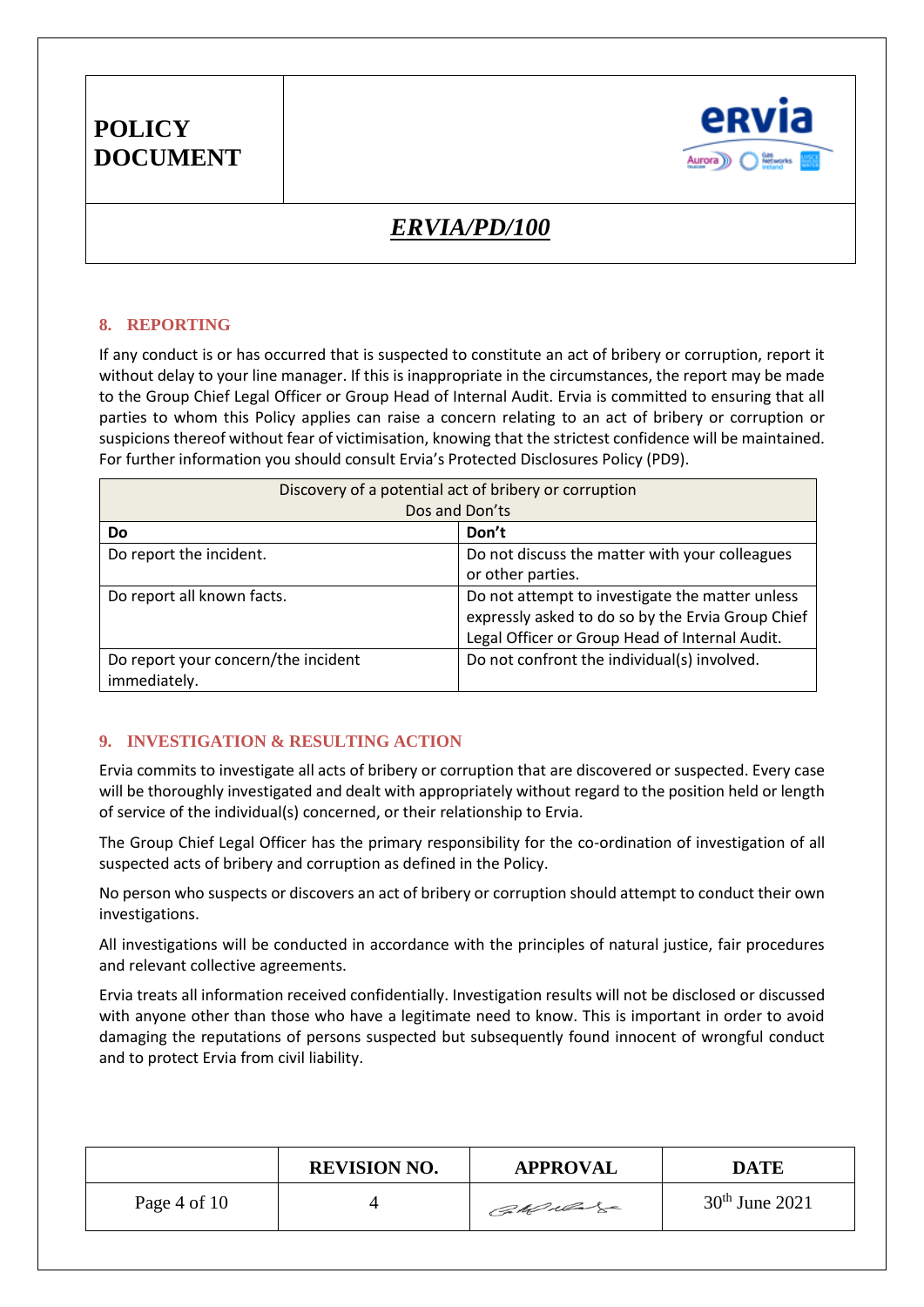

# *ERVIA/PD/100*

#### **10. ENFORCEMENT**

Any individual who is under investigation for a suspected or confirmed act of bribery or corruption may be suspended, pending the outcome of the investigation.

Where the allegations are substantiated, disciplinary action up to and including termination of employment may be taken in accordance with the Disciplinary Policy.

The employee's constitutional right to natural justice and fair procedure will be upheld in accordance with all relevant legislation. In this regard, the provision of appropriate representation, if requested, will be considered.

Where the allegations are substantiated and implicate third parties to whom this Policy applies, Ervia may terminate their contract and/or take appropriate action against the individual(s) concerned, including seeking legal redress.

#### **11. IMPLICATIONS OF NON-COMPLIANCE WITH THE POLICY**

Non-compliance with the Anti-Bribery and Anti-Corruption Policy by Ervia employees may be treated as a disciplinary matter.

Non-compliance with the Policy by any other party to whom it applies may result in a recommendation to terminate their contract with Ervia or to terminate the engagement of the individual(s), within that contracting entity, found to be in breach of the Policy.

#### **12. SPECIFIC AREAS OF APPLICATION**

The application of anti-bribery and anti-corruption rules affects a range of activities and operations across the organisation and is considered in greater detail below.

#### *12.1 Hospitality, Gifts and Entertainment*

Employees and directors should not accept gifts or hospitality if this means that the giver might expect preferential treatment from the organisation in return. Equally, employees and directors should not offer gifts or hospitality in order to gain preferential treatment or be perceived as potentially influencing decisions.

This does not mean that receiving gifts and hospitality is inappropriate in all circumstances. Gifts or hospitality should be given or received only where they are suitably modest and it is customary and proper (normal recognised business practice) to do so, provided no obligation could be expected or perceived to be expected in connection with the gifts or hospitality.

|              | <b>REVISION NO.</b> | <b>APPROVAL</b> | <b>DATE</b>      |
|--------------|---------------------|-----------------|------------------|
| Page 5 of 10 |                     | CaMular         | $30th$ June 2021 |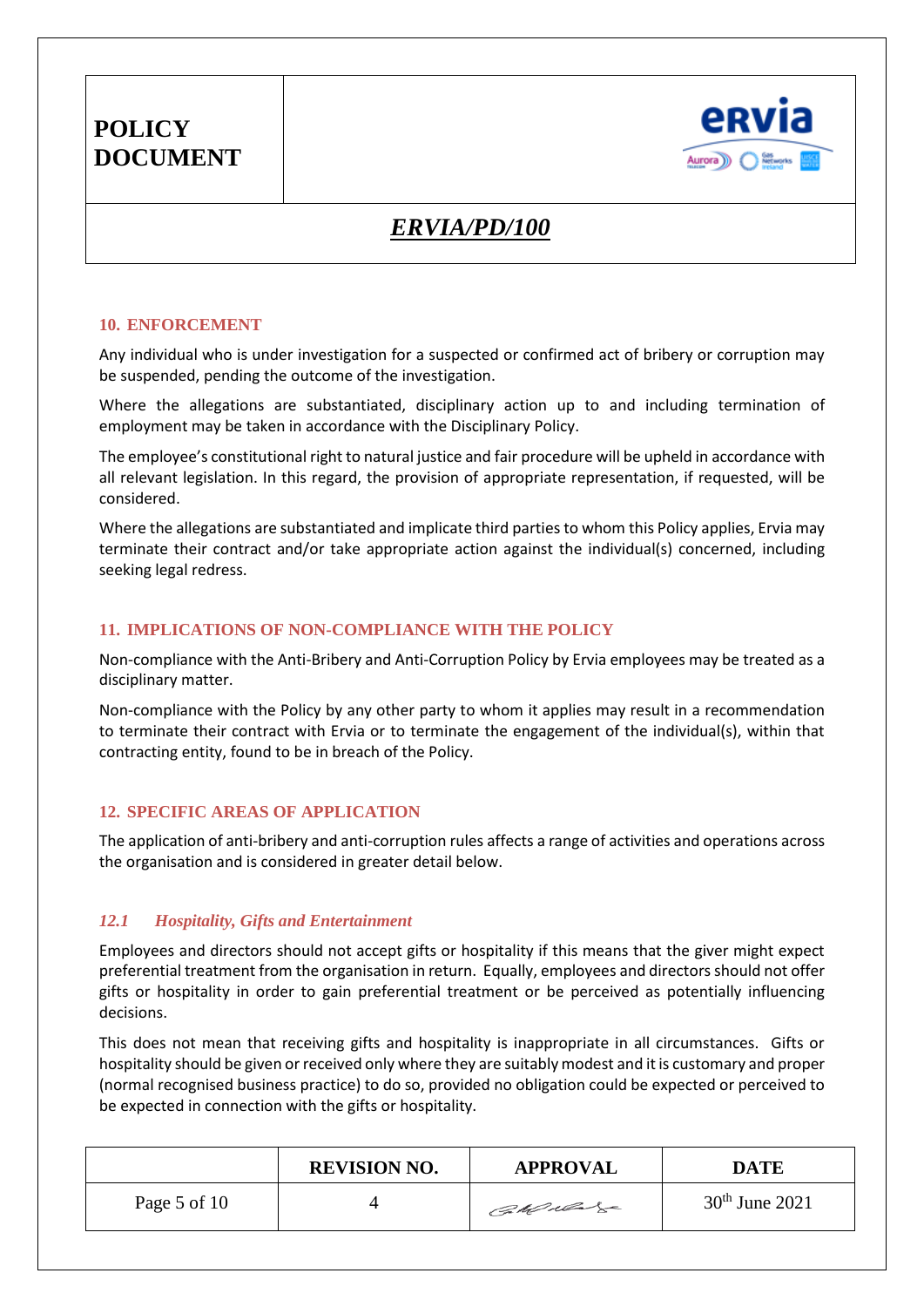

### *ERVIA/PD/100*

Please refer to the practical guidelines regarding Hospitality, Gifts & Entertainment set out in the Ervia Code of Business Conduct (PD16) for more details on acceptable practices in relation to gifts and hospitality and the requirement to disclose to the Company Secretary details of all gifts and hospitality (received/rejected/extended) for the purpose of recording on a notification register.

#### *12.2 Financial Reporting*

To ensure compliance with anti-bribery laws and this Policy, all business transactions must be properly authorised and must be completely and accurately recorded in Ervia's and its operating companies' company books, records and accounts. Accurate record keeping is important to establish that Ervia has adequate procedures in place to prevent corruption.

These books and records must be maintained with sufficient detail to reflect transactions accurately and fairly, including recording a proper measure of value and the time period when the transaction occurred.

It is expressly forbidden to make false or misleading entries that fail to reflect improper transactions e.g. kickbacks or bribes and/or entries that are falsified to disguise bribes and/or failing to make entries for payments by or to an Ervia Group Company. Controls are in place to ensure these requirements are met, including detailed financial procedures, budgets, finance system automated workflows, external audit process, internal audit process and Audit and Risk Committee oversight of the financial statements. Employees are reminded that they must liaise with Internal Audit where necessary and adhere to all financial controls and approval procedures.

#### *12.3 Supply Chain Activities*

Everyone doing business through consultants, intermediaries, subcontractors, distributors, partners, agents or other third parties must ensure that such parties comply with the rules set out in this Policy. Both individuals and Ervia Group Companies can be held legally accountable for the actions of such third parties.

The most important step the organisation can take to protect itself from liability for improper payments made by third parties is to choose our business partners, agents and consultants carefully. All employees and directors must be vigilant in monitoring the activities of third parties on an ongoing basis. Excessive, false or inadequately described payment requests, unusual or overly generous subcontracts, unusual or incomplete documentation and refusals or failures to provide requested documentation may be signs of bribes by third parties.

As part of its risk management and procurement, the following measures are in place with regard to third party relationships:

|              | <b>REVISION NO.</b> | <b>APPROVAL</b> | DATE             |
|--------------|---------------------|-----------------|------------------|
| Page 6 of 10 |                     | CaMular         | $30th$ June 2021 |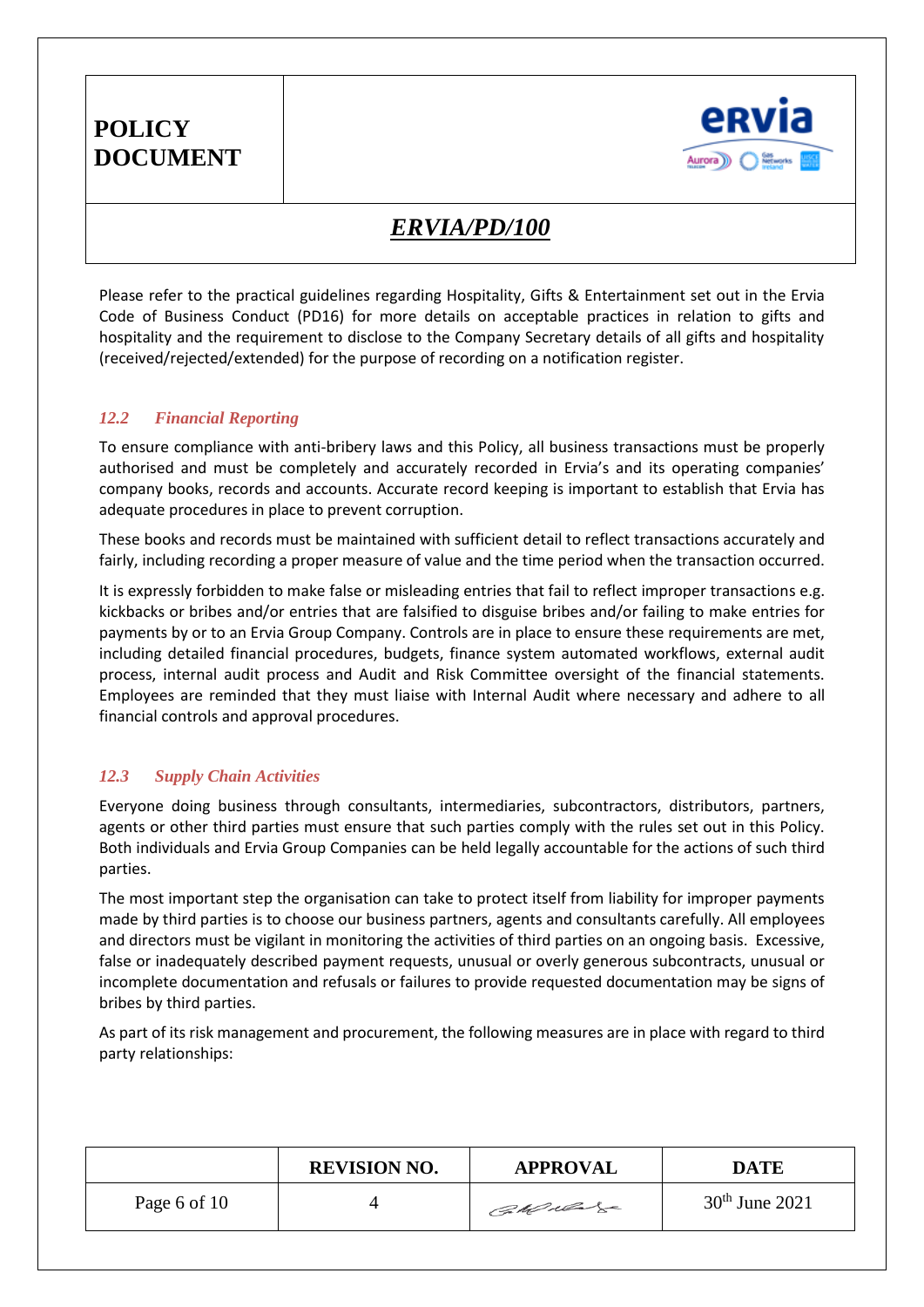

# *ERVIA/PD/100*

- All parties with whom we deal must adhere to applicable Ervia Group policies. This policy, together with a number of other Ervia material policies, is provided to all tender participants bidding to provide services to Ervia and its subsidiaries.
- All parties tendering to provide goods or services must provide detailed company information in order to enable proper assessment of the company and individuals involved;
- Ervia's terms and conditions enable audits to take place as part of a policy of ensuring adherence to policies; and
- Ervia's Procurement Policy (PD2) requires that the purchase of goods and services is subjected to competitive tender to ensure that contracts are awarded fairly and to reputable companies and individuals.

#### *12.4 Landowner Compensation Payments*

Processes have been developed for landowner compensation payments associated with Ervia Wayleaves and Land Acquisition. These processes place strict controls around the approval of these payments.

The associated processes across Ervia are listed in the table below. Please contact the relevant Department in Ervia (GNI Land Management Department (Asset Programmes), Major Projects Wayleaves or Irish Water (Asset Delivery)) for more information on respective processes and/or Standard Operating Procedures.

Pursuant to these processes, it is the responsibility of all approvers to ensure that they are achieving value for money, taking account of the overall economic impact on the level of compensation payments.

| <b>Business Unit</b>                             | <b>Guidance Document /SOP</b>                                                                                                                                        |
|--------------------------------------------------|----------------------------------------------------------------------------------------------------------------------------------------------------------------------|
| <b>GNI Land Management (Asset</b><br>Programmes) | Wayleave Payment Process AM/BP/115<br>Wayleave Consent Cases AM/BP/117<br>Land Management Cheque Payment Procedure (Rev 4)                                           |
| Irish Water (Asset Delivery)                     | Process for Land and Wayleave Acquisition by Agreement<br>Engineering Services Payment Process (Step 8)                                                              |
| <b>Major Projects</b>                            | Standard Operating Procedure (MP-SOP-600) Wayleaves and Land<br>Acquisition for Irish Water Projects within Major Projects Portfolio<br>(Sections 8.4, 8.11 and 9.0) |

|              | <b>REVISION NO.</b> | <b>APPROVAL</b> | <b>DATE</b>      |
|--------------|---------------------|-----------------|------------------|
| Page 7 of 10 |                     | Callado         | $30th$ June 2021 |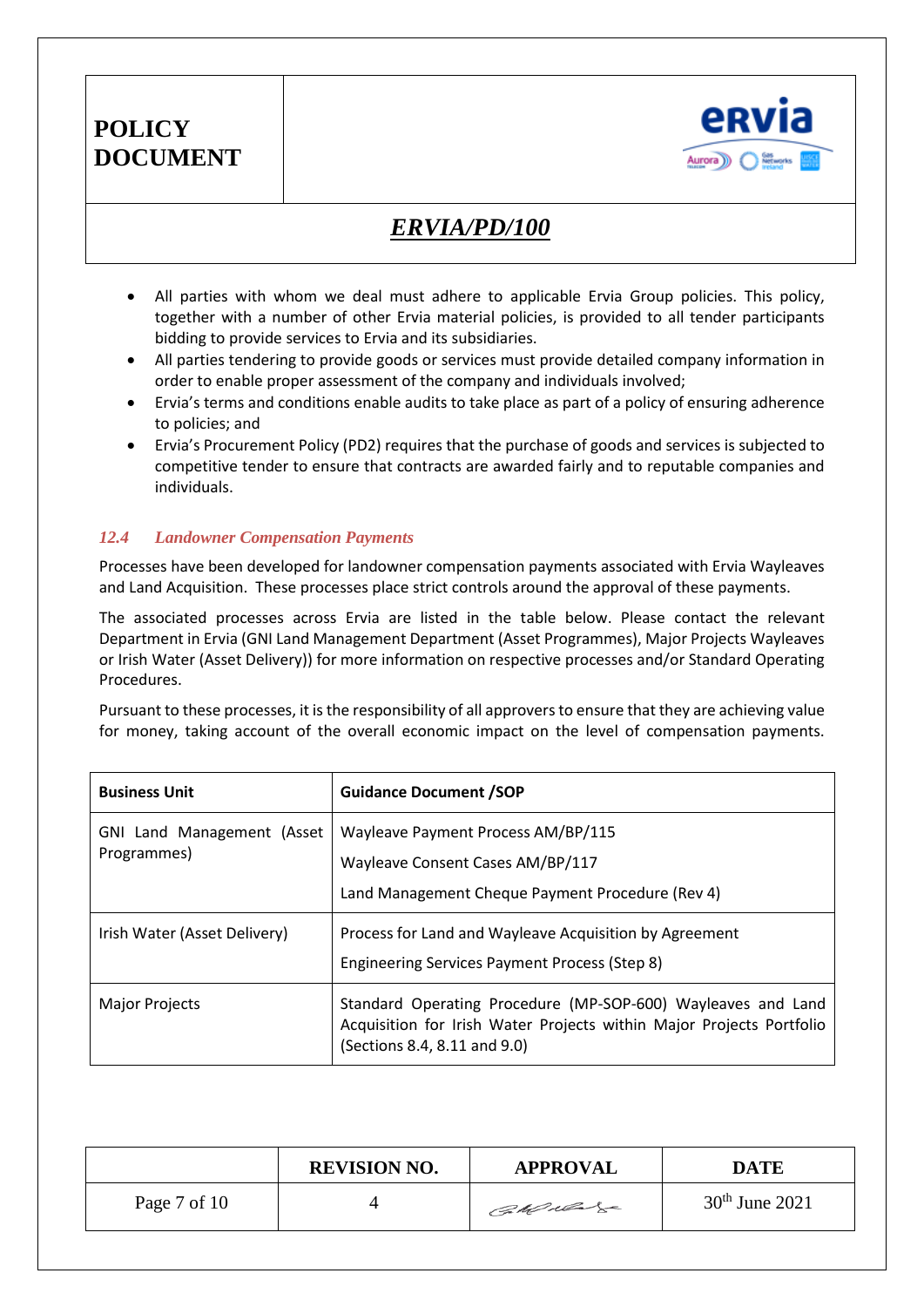

# *ERVIA/PD/100*

#### *12.5 Lobbying*

Lobbying concerns attempts to influence public and government officials in order to obtain a particular outcome for an organisation or business.

Lobbying should not be used for any corrupt or illegal purposes, or to improperly influence any decision. For detailed guidance on lobbying, refer to PD4, Regulation of Lobbying Policy.

#### *12.6 Charitable donations*

Ervia has established relationships with specific charities and any donations, or organised events to raise funds for charity must be done with the express approval of the Chief Financial Officer.

Donations involving Ervia, including those made through Corporate Social Responsibility, should not be made without such express approval. Such donations should not be made by members of staff, contractors or other associated persons purporting to act on behalf of Ervia, even if made from personal funds.

#### *12.7 Sponsorship*

All sponsorship must be provided in accordance with Ervia's Corporate Giving and Sponsorship Policy (PD83) and with the express approval of the relevant Group Executive and CR Steering Group.

No sponsorship should be offered or provided by members of staff, contractors or other associated persons purporting to act on behalf of Ervia, even if made from personal funds.

#### *12.8 Donations to Political Organisations*

Ervia does not align itself with any political organisation and, accordingly, it is in breach of this Policy for any member of staff, contractor or other associated person of Ervia purporting to act on Ervia's behalf to make or offer donations to any such organisation.

Ervia recognises that employees and directors are free to make their own private political contributions as individual citizens but they will not be compensated or reimbursed by Ervia and employees/directors must ensure that they avoid any conflicts of interest between their personal interests and that of Ervia.

#### *12.9 Community Gain*

Within Ervia, "Community Gain" is defined as goodwill for the benefit of communities affected by Strategic Infrastructure Development in the short, medium or long term. Community Gain refers only to Strategic Infrastructure Development Projects being progressed through An Bord Pleanala in accordance with the

|              | <b>REVISION NO.</b> | <b>APPROVAL</b> | <b>DATE</b>      |
|--------------|---------------------|-----------------|------------------|
| Page 8 of 10 |                     | CaMular         | $30th$ June 2021 |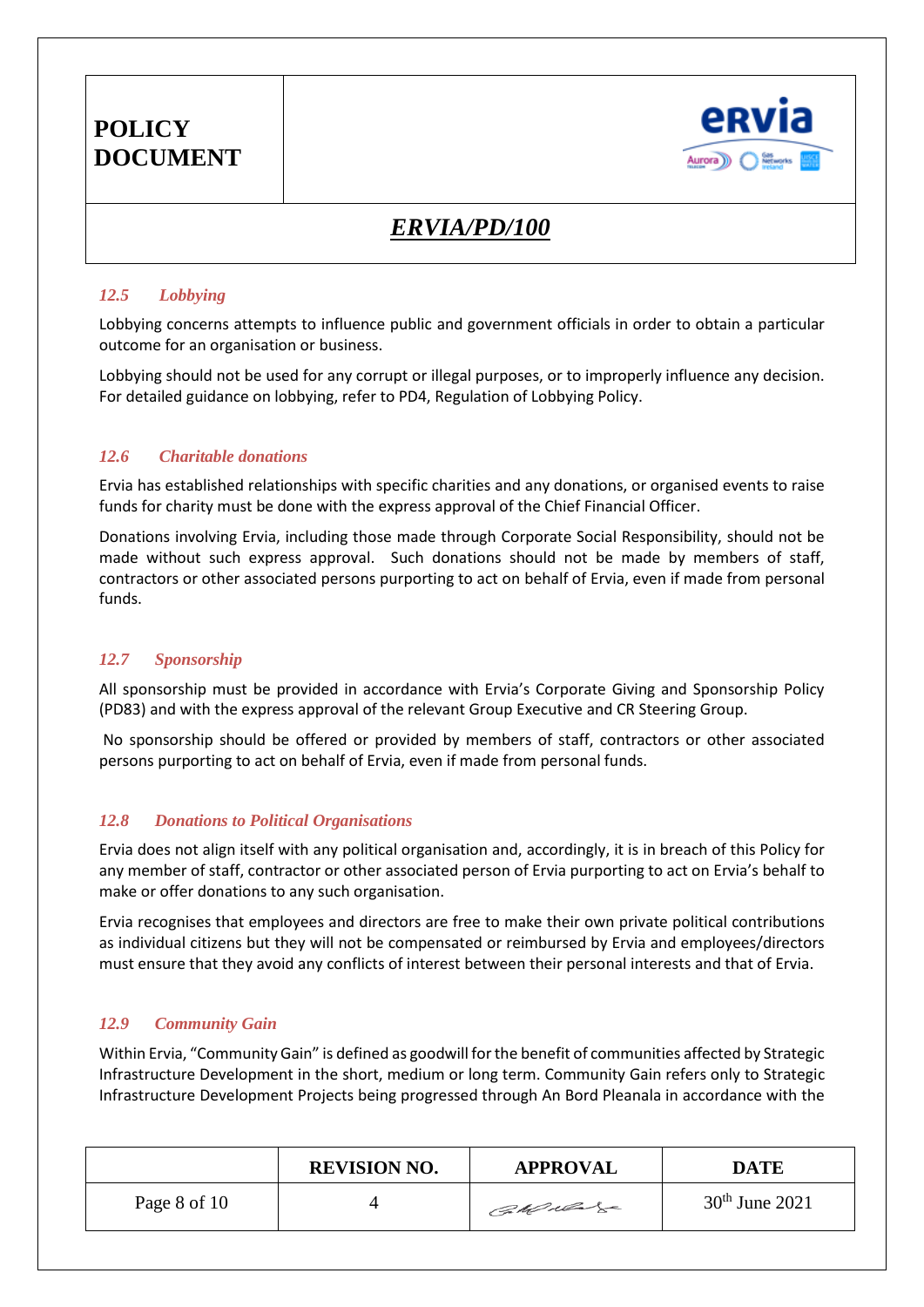

# *ERVIA/PD/100*

Planning and Development (Strategic Infrastructure) Act 2006. Community Gain should be assessed in line with Ervia's Community Gain Guidance Document.

#### **13. COMMUNICATING, MONITORING AND REVIEWING**

Ervia's Board Members and Directors of Ervia's group companies have been briefed on the terms of this Policy by the Company Secretary and are required to comply with the terms of this Policy.

This Policy is communicated directly to all new employees upon commencement of employment. A copy of this Policy can be also found on the Zone or by contacting Secretariat or HR directly.

This Policy is monitored by Group Secretariat and reviewed annually.

This Policy is brought to the Ervia Board for review every two years or more often as relevant law, regulation or practice dictates.

#### **14. FURTHER INFORMATION**

For further information, or advice on any aspect of this Policy, please contact either the Chief Legal Officer or the Company Secretary:

| <b>Group Chief Legal Officer</b> | <b>Company Secretary</b>      |
|----------------------------------|-------------------------------|
| Claire Madden                    | Liam O'Riordan                |
| Telephone: 021 - 4534205         | Telephone: 021-4534394        |
| Email: claire.madden@ervia.ie    | Email: liam.oriordan@ervia.ie |

|              | <b>REVISION NO.</b> | <b>APPROVAL</b> | <b>DATE</b>      |
|--------------|---------------------|-----------------|------------------|
| Page 9 of 10 |                     | CaMulage        | $30th$ June 2021 |